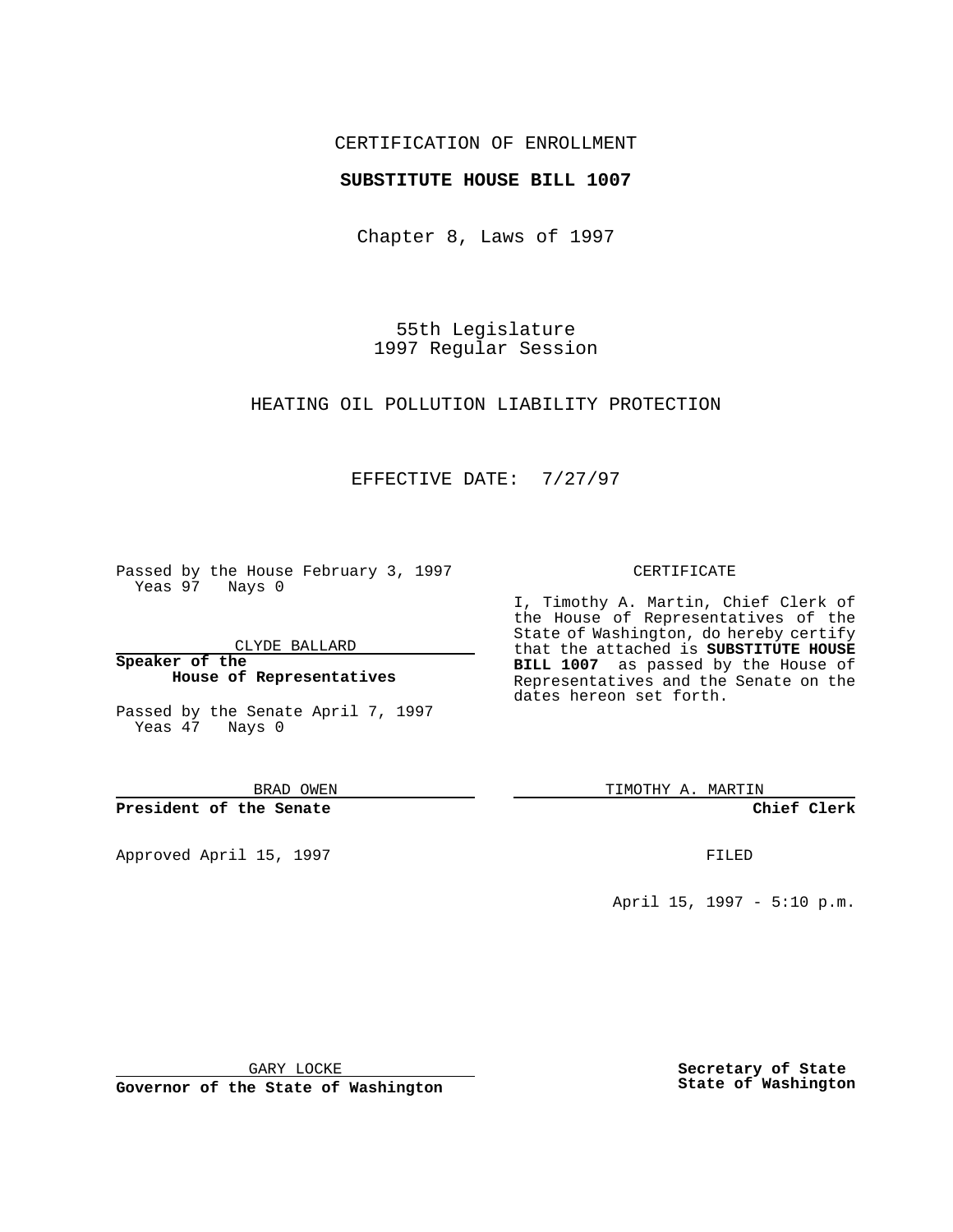# **SUBSTITUTE HOUSE BILL 1007** \_\_\_\_\_\_\_\_\_\_\_\_\_\_\_\_\_\_\_\_\_\_\_\_\_\_\_\_\_\_\_\_\_\_\_\_\_\_\_\_\_\_\_\_\_\_\_

\_\_\_\_\_\_\_\_\_\_\_\_\_\_\_\_\_\_\_\_\_\_\_\_\_\_\_\_\_\_\_\_\_\_\_\_\_\_\_\_\_\_\_\_\_\_\_

Passed Legislature - 1997 Regular Session

#### **State of Washington 55th Legislature 1997 Regular Session**

**By** House Committee on Financial Institutions & Insurance (originally sponsored by Representatives L. Thomas and Wolfe; by request of Pollution Liability Insurance Agency)

Read first time 01/29/97.

 AN ACT Relating to heating oil pollution liability protection; amending RCW 70.149.040 and 70.149.070; and providing an expiration date.

BE IT ENACTED BY THE LEGISLATURE OF THE STATE OF WASHINGTON:

 **Sec. 1.** RCW 70.149.040 and 1995 c 20 s 4 are each amended to read as follows:

The director shall:

 (1) Design a program for providing pollution liability insurance for heating oil tanks that provides sixty thousand dollars per occurrence coverage and aggregate limits, and protects the state of Washington from unwanted or unanticipated liability for accidental release claims;

 (2) Administer, implement, and enforce the provisions of this chapter. To assist in administration of the program, the director is authorized to appoint up to two employees who are exempt from the civil service law, chapter 41.06 RCW, and who shall serve at the pleasure of the director;

 (3) Administer the heating oil pollution liability trust account, as established under RCW 70.149.070;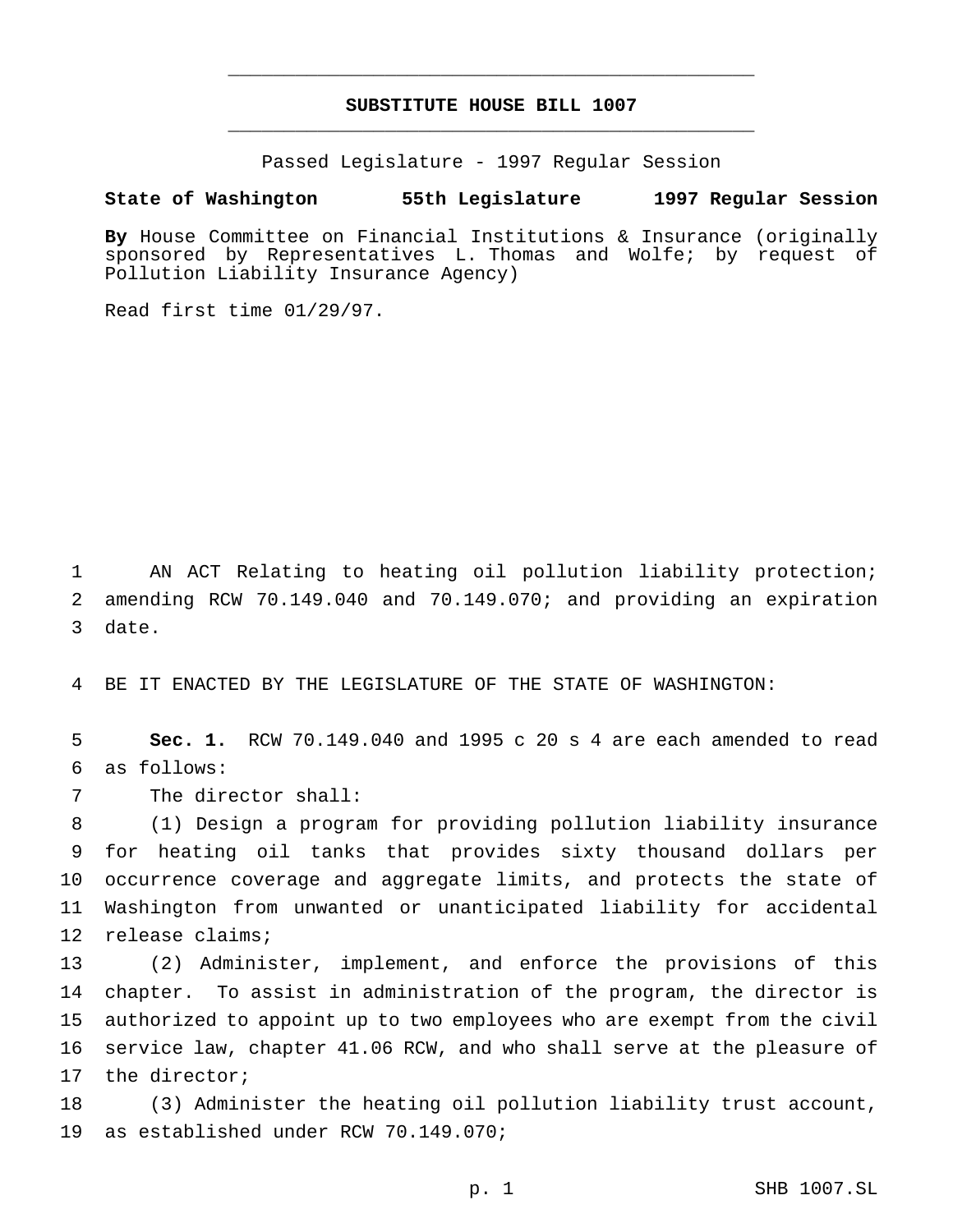(4) Employ and discharge, at his or her discretion, agents, attorneys, consultants, companies, organizations, and employees as deemed necessary, and to prescribe their duties and powers, and fix their compensation;

 (5) Adopt rules under chapter 34.05 RCW as necessary to carry out the provisions of this chapter;

 (6) Design and from time to time revise a reinsurance contract providing coverage to an insurer or insurers meeting the requirements of this chapter. The director is authorized to provide reinsurance 10 through the pollution liability insurance ((agency)) program trust account;

 (7) Solicit bids from insurers and select an insurer to provide pollution liability insurance for third-party bodily injury and property damage, and corrective action to owners and operators of heating oil tanks;

 (8) Register, and design a means of accounting for, operating 17 heating oil tanks<u>;</u>

 (9) Implement a program to provide advice and technical assistance 19 to owners and operators of active and abandoned heating oil tanks if contamination from an active or abandoned heating oil tank is suspected. Advice and assistance regarding administrative and technical requirements may include observation of testing or site 23 assessment and review of the results of reports. If the director finds that contamination is not present or that the contamination is 25 apparently minor and not a threat to human health or the environment, the director may provide written opinions and conclusions on the 27 results of the investigation to owners and operators of active and abandoned heating oil tanks. The agency is authorized to collect, from 29 persons requesting advice and assistance, the costs incurred by the 30 agency in providing such advice and assistance. The costs may include travel costs and expenses associated with review of reports and 32 preparation of written opinions and conclusions. Funds from cost 33 reimbursement must be deposited in the heating oil pollution liability 34 trust account. The state of Washington, the pollution liability insurance agency, and its officers and employees are immune from all liability, and no cause of action arises from any act or omission in providing, or failing to provide, such advice, opinion, conclusion, or assistance; and